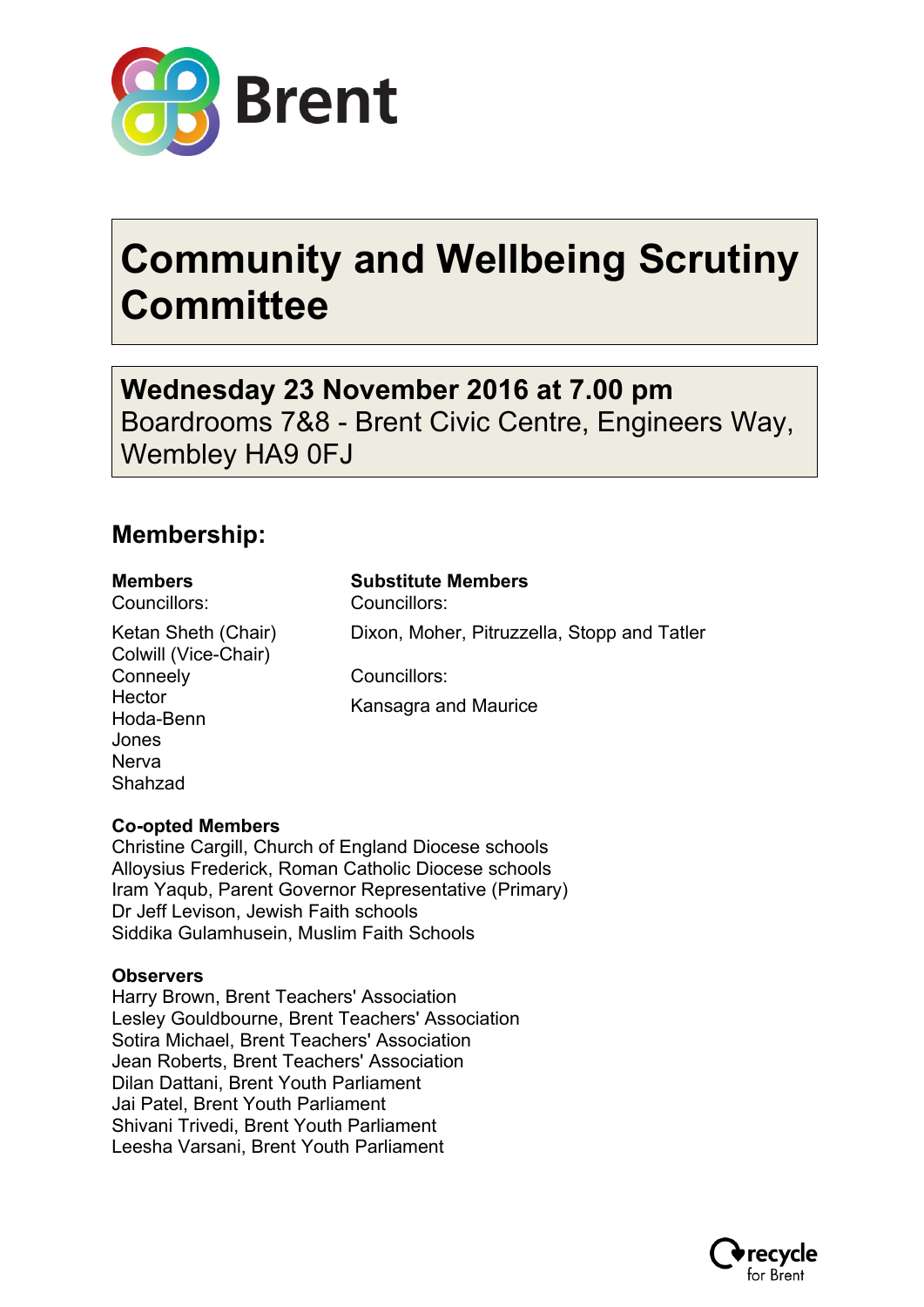**For further information contact:** Bryony Gibbs, Governance Officer 020 8937 1355 bryony.gibbs@brent.gov.uk

For electronic copies of minutes, reports and agendas, and to be alerted when the minutes of this meeting have been published visit: **www.brent.gov.uk/committees**

**The press and public are welcome to attend this meeting**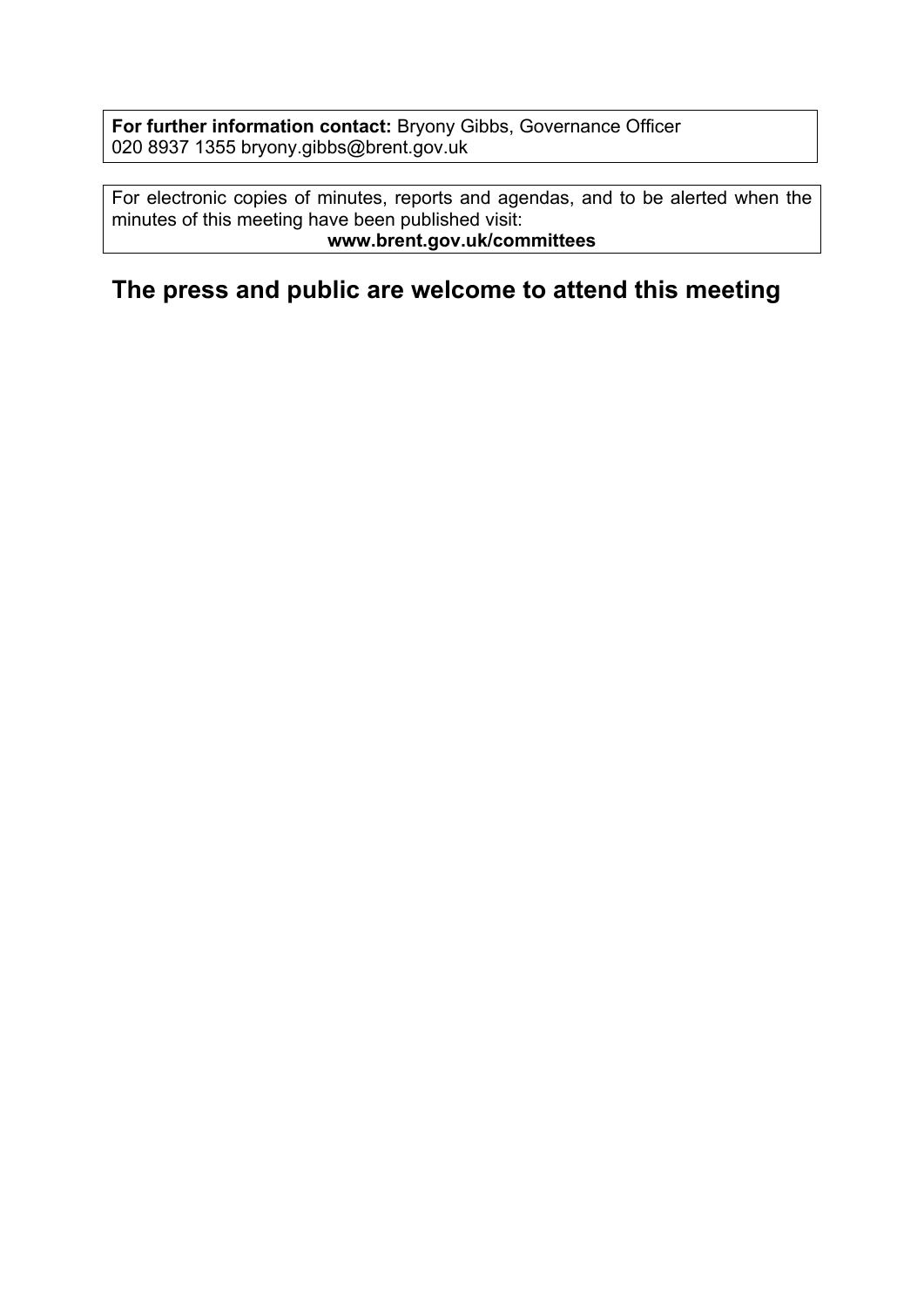## **Agenda**

Introductions, if appropriate.

Apologies for absence and clarification of alternate members.

#### **Item** Page

#### **1 Declarations of interests**

Members are invited to declare at this stage of the meeting, any relevant disclosable pecuniary, personal or prejudicial interests in the items on this agenda.

#### **2 Deputations (if any)**

#### **3 Minutes of the previous meeting** 1 - 14

The minutes of the meetings held on 20 September 2016 and 19 October 2016 are attached for members' consideration.

#### **4 Matters arising (if any)**

#### **5 NHS Estate in Brent** 15 - 24

This paper provides an overview of the NHS community estate in Brent and the strategic estates plans for the future development of the estate. These plans are being developed in partnership with Brent Council and other key stakeholders and are an enabler to the delivery of the Strategic Transformation Plan (STP) and North West London Shaping a Healthier Future programme.

#### **6 Brent Local Safeguarding Children Board (LSCB) Annual Report** 25 - 98 **2015-16**

The attached annual report details the work of Brent Local Safeguarding Children Board (LSCB) during 2015-16 identifying what went well, what the challenges were, and key actions to progress LSCB business in 2016- 17.

#### **7 Housing Needs: Supporting Vulnerable Households** 99 - 108

The Local Government Ombudsman (LGO) issued a joint report against the London Boroughs of Brent and Ealing on 8 August 2016. The report relates to the Housing Needs Service's and Brent Housing Partnership's handling of a BHP tenant's request for urgent rehousing due to domestic